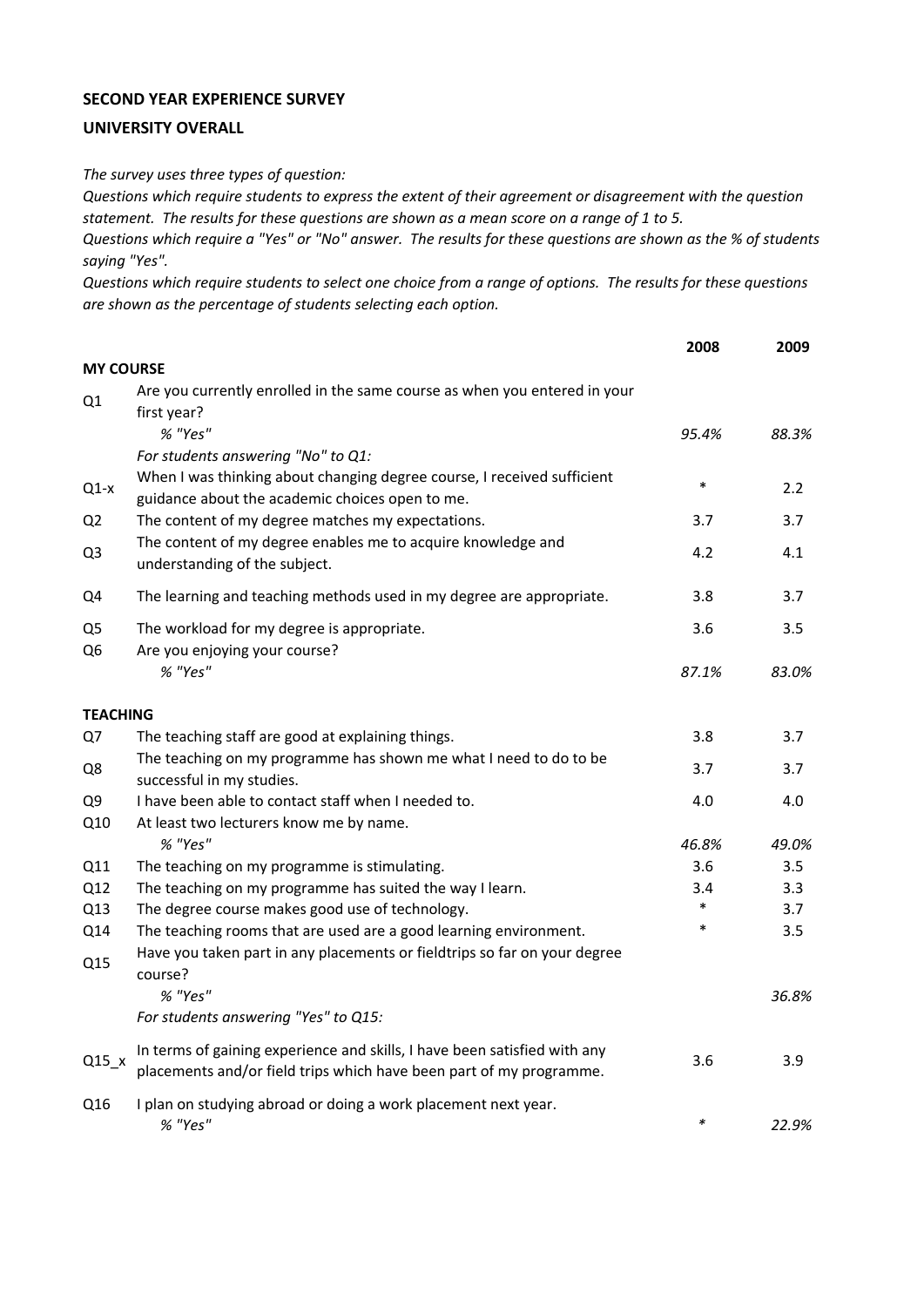|                 |                                                                                                      | 2008   | 2009   |
|-----------------|------------------------------------------------------------------------------------------------------|--------|--------|
|                 | <b>ASSESSMENT AND FEEDBACK</b>                                                                       |        |        |
| Q17             | Feedback on my work has been prompt (within three weeks of submission of<br>the work).               | 3.3    | 3.3    |
| Q18             | Feedback on my work has helped me in my learning.                                                    | 3.4    | 3.4    |
| Q19             | The criteria used in assessing work were made clear at the beginning of my<br>programme.             | 3.6    | 3.6    |
| Q <sub>20</sub> | I am satisfied with my academic performance on my modules.                                           | 3.4    | 3.4    |
| <b>SERVICES</b> |                                                                                                      |        |        |
|                 | Where I have used them, I have been satisfied with the following:                                    |        |        |
| Q <sub>21</sub> | <b>Accommodation Office</b>                                                                          | 3.6    | 3.7    |
| Q <sub>22</sub> | <b>Admissions Office</b>                                                                             | 4.0    | 3.6    |
| Q <sub>23</sub> | <b>Campus Eating Places</b>                                                                          | $\ast$ | 3.5    |
| Q24             | Careers Services, Work Placement Centre, Jobshop                                                     | 3.8    | 3.8    |
| Q <sub>25</sub> | <b>Counselling Service</b>                                                                           | $\ast$ | 3.4    |
| Q26             | <b>Disability Services</b>                                                                           | 3.4    | 3.5    |
| Q27             | <b>Health Services</b>                                                                               | 3.9    | $\ast$ |
| Q28             | <b>Finance Office</b>                                                                                | 3.8    | 3.6    |
| Q <sub>29</sub> | Learning Development Service                                                                         | $\ast$ | 3.5    |
| Q30             | Queen's International                                                                                | 3.3    | 3.3    |
| Q31             | Queen's Sport (PEC)                                                                                  | *      | 3.6    |
| Q <sub>32</sub> | Student Jobshop                                                                                      | $\ast$ | 3.4    |
| Q <sub>33</sub> | <b>Student Records and Examinations</b>                                                              | 3.7    | 3.6    |
| Q34             | <b>Student Support</b>                                                                               | 3.7    | $\ast$ |
| Q <sub>35</sub> | <b>Student Guidance Centre</b>                                                                       | 3.9    | 4.0    |
| Q36             | Students' Union                                                                                      | *      | 4.1    |
| Q <sub>37</sub> | University Clubs and Societies                                                                       | $\ast$ | 3.9    |
| Q38             | The Students' Union has enhanced my experience at Queen's.                                           | *      | 3.4    |
| <b>ADVICE</b>   |                                                                                                      |        |        |
|                 | I have received sufficient guidance about the academic choices open to me:                           |        |        |
| Q39             | Post-admission (from Schools, Academic Staff)                                                        | 3.4    | ж      |
| Q40             | When I was thinking about what modules I would take in second year                                   | *      | 3.1    |
| Q41             | Now that I am in my second year                                                                      | 3.4    | 3.1    |
| Q42             | Queen's information on tuition fees and bursaries was helpful.                                       | *      | 3.1    |
| Q43             | The most useful source of information on tuition fees and financial support<br>was:                  |        |        |
|                 | Secondary School                                                                                     | $\ast$ | $\ast$ |
|                 | E&LB/LEA                                                                                             | *      | *      |
|                 | <b>UCAS</b>                                                                                          | *      | *      |
|                 | Queen's literature (leaflets, correspondence)                                                        | 22.9%  | *      |
|                 | Queen's website                                                                                      | 77.1%  | *      |
|                 | Other                                                                                                | *      | *      |
|                 | <b>LEARNING RESOURCES</b>                                                                            |        |        |
| Q44             | The library resources (eg, books, journals) are good enough for my needs.                            | 3.9    | 3.9    |
| Q45             | The library services (eg, borrower services, information, training) are good<br>enough for my needs. | 3.9    | 3.8    |
| Q46             | I have been able to access computers when I needed to.                                               | 4.0    | 3.8    |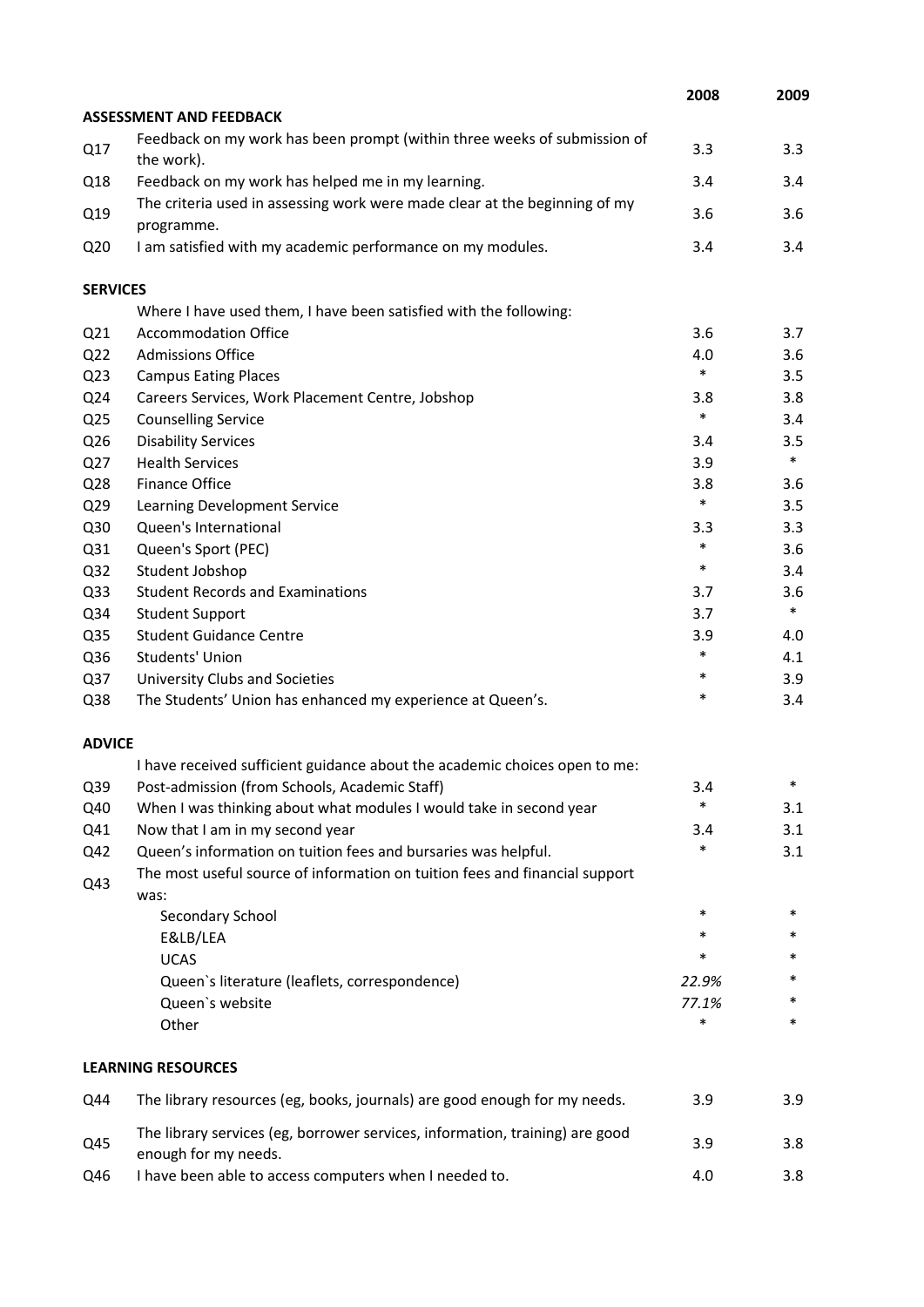|     |                                                                                                                                                      | 2008   | 2009  |
|-----|------------------------------------------------------------------------------------------------------------------------------------------------------|--------|-------|
|     | <b>STUDY LIFE BALANCE</b>                                                                                                                            |        |       |
| Q47 | How many hours of time-tabled classes (eg, lectures, tutorials, seminars,<br>practicals) have you had scheduled in an average week during term-time? |        |       |
|     | $0 - 6$                                                                                                                                              | 4.1%   | 8.7%  |
|     | $7 - 12$                                                                                                                                             | 43.4%  | 39.1% |
|     | 13-18                                                                                                                                                | 23.6%  | 20.2% |
|     | 19-24                                                                                                                                                | 15.7%  | 19.6% |
|     | $25+$                                                                                                                                                | 13.2%  | 12.4% |
| Q48 | How many days per week during term-time do you typically come to Queen's<br>to study?                                                                |        |       |
|     | 1                                                                                                                                                    | 17.0%  | 2.9%  |
|     | $\overline{2}$                                                                                                                                       | 17.5%  | 5.1%  |
|     | 3                                                                                                                                                    | 13.9%  | 13.3% |
|     | 4                                                                                                                                                    | 20.1%  | 32.4% |
|     | $5+$                                                                                                                                                 | 31.4%  | 46.2% |
| Q49 | Where are you living while you are attending Queen's?                                                                                                |        |       |
|     | At Home                                                                                                                                              | 37.4%  | 35.1% |
|     | Other private accommodation                                                                                                                          | 59.7%  | 61.5% |
|     | University run accommodation                                                                                                                         | 2.9%   | 3.4%  |
| Q50 | Have you been required to take on employment (part-time, full-time) to<br>finance yourself through university?                                       |        |       |
|     | % "Yes"                                                                                                                                              | 73.2%  | 70.5% |
|     | For students answering "Yes" to Q50:                                                                                                                 |        |       |
|     | Q50_x Please select the number of hours you work in your job per week:                                                                               |        |       |
|     | $1 - 5$                                                                                                                                              | 7.6%   | 6.6%  |
|     | $6 - 10$                                                                                                                                             | 29.6%  | 29.2% |
|     | $10 - 15$                                                                                                                                            | 34.9%  | 33.3% |
|     | $16 - 20$                                                                                                                                            | 20.4%  | 21.4% |
|     | $21 - 25$                                                                                                                                            | 5.0%   | 5.5%  |
|     | $26+$                                                                                                                                                | 2.5%   | 4.0%  |
| Q51 | I find it difficult to balance academic and other commitments such as:                                                                               |        |       |
|     | Social Life                                                                                                                                          | 2.9    | 2.9   |
|     | Work (part-time, full-time)                                                                                                                          | 2.7    | 2.6   |
|     | Caring for others (parent, partner, children)                                                                                                        | 2.9    | 3.1   |
|     | PERSONAL DEVELOPMENT                                                                                                                                 |        |       |
| Q52 | My programme requires me to work with other students.                                                                                                | 4.1    | 4.1   |
| Q53 | I have received sufficient advice about Personal Development Planning (PDP).                                                                         | 2.7    | 2.8   |
| Q54 | I am not as motivated towards my studies as I should be.                                                                                             | 3.1    | 3.0   |
| Q55 | I haven't done the background reading expected of me.                                                                                                | 3.2    | 3.1   |
| Q56 | Academic work at this level is harder than I expected it to be.                                                                                      | 3.0    | 3.0   |
| Q57 | I feel I have made the right choice of programme.                                                                                                    | 3.9    | 3.9   |
| Q58 | I know what I want to do when I graduate.                                                                                                            | 3.3    | 3.2   |
| Q59 | I am confident that my programme will lead to a job at a level that matches<br>my qualification.                                                     | 3.7    | 3.5   |
| Q60 | I enjoy the social side of being at Queen's.                                                                                                         | 4.0    | 3.9   |
| Q61 | I know about Degree Plus.                                                                                                                            | $\ast$ | 1.8   |
| Q62 | I have been encouraged to meet with a Careers Adviser to discuss my future<br>plans                                                                  | 2.5    | 2.7   |